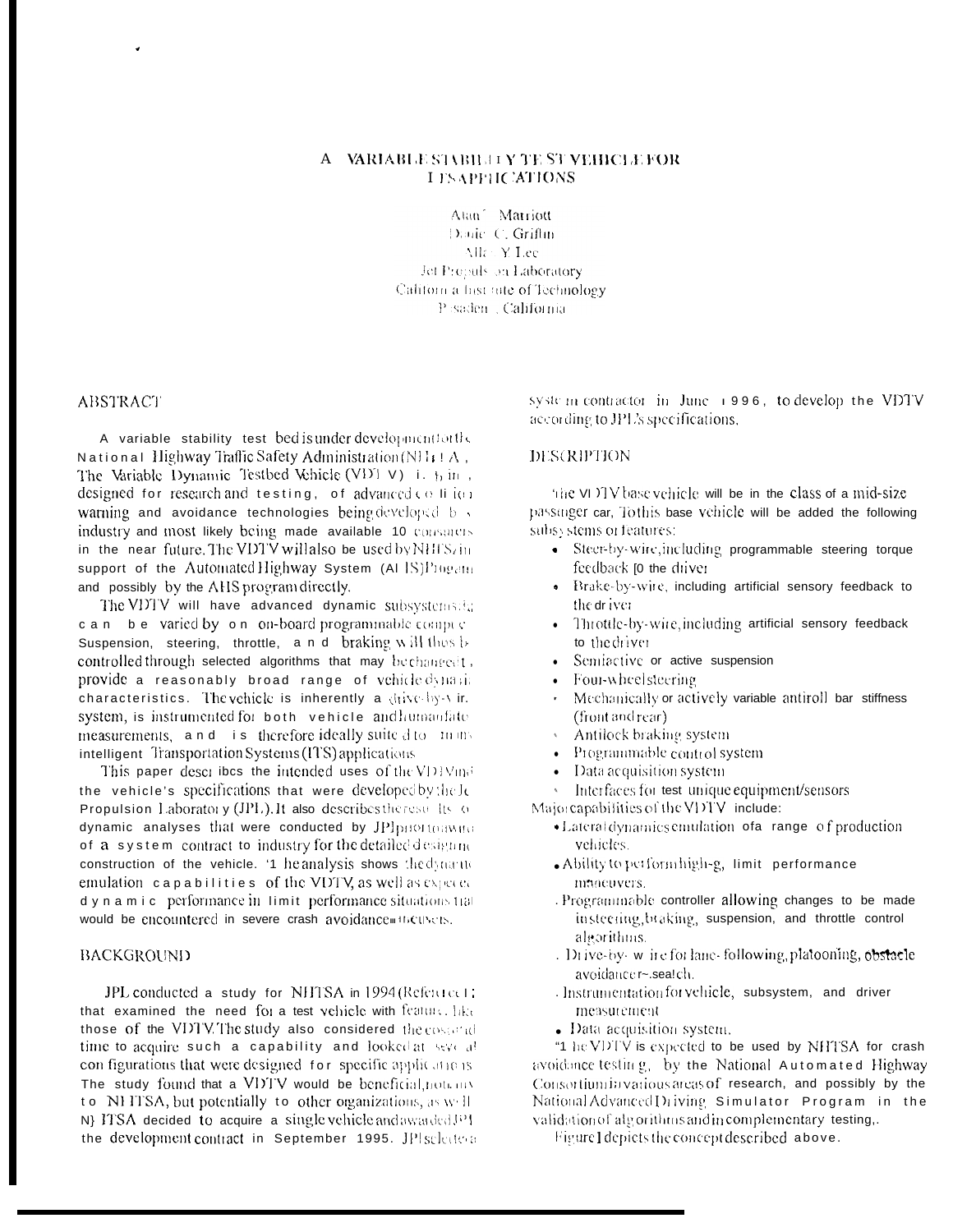

Figure 1. The Variable Dynamic Testbed Vehicle

# **VEHICLEDYNAMICS**

A dynamics analysis Was performed to investigate the potential of the VDTV to emulate the lateral performance in range of production vehicle sizes given the capability to vary the steering algorithms and to change front andrearantirollor stiffness. The objective of the study was to procude requirements for the vehicle, in this regard, that went be included in the procurement package.

The analysis was conducted using the simulation program VDANL (Vehicle Dynamics Analysis, Non-Linear) develops by Systems Technology Incorporated. This program has seventeen degrees of freedom and a comprehensive vehicle mail tire data base. The program also has both open and closed hor control options Which were used in conjunction with four wheel steeling algorithms and different collision avoidance maneuver analyses. VI)ANI, has been extensively validated by road tests for a variety of production vehicles.

APPROACH- The analysis proceeded in three steps

- 1. A number of production vehicles, covering a rangement small economy to large luxury cars, were analyzed to determ ine their lateral performance capabilities.
- 2. A 1989 Ford Escort was modified to representanominal VDTV. Modifications included mass propertchanges to account for the addition of dynamic

subsystems and data acquisition] equipment, higher performancetures, increases to the suspension system's spring rates and damping, and addition of variability to. the torsional stiffness of the front antiroll bar,

A series of sensitivity studies were conducted using the modified 1 scort to show how well it could emulate the range of performance from the production vehicles of step 1,

he results were analyzed and used to formulate  $^4$ specifications for the Request For Proposal (RFP) that was issued in March 1996. Reference 2 is the complete specification that accompanied the RFP.

SEIECTEDRESULTS - Reference 3 provides a complete and comprehensive discussion of the analysis conducted by JPL Representative results are included here to indicate the general expected lateral performance of the VDTV.

1 NI[J1,A"1ON RANGEREQUIREMENT - Figures 2 and 3 show the results of the analysis of several production vehicles in terms of roll angle and understeer coefficient, respectively both as a function of lateral acceleration. The range of these parameters was assumed representative of the production fleet for the types of vehicles analyzed. Given this range, the question arises of whether a single vehicle with variable dynamic subsystem characteristics could cover it.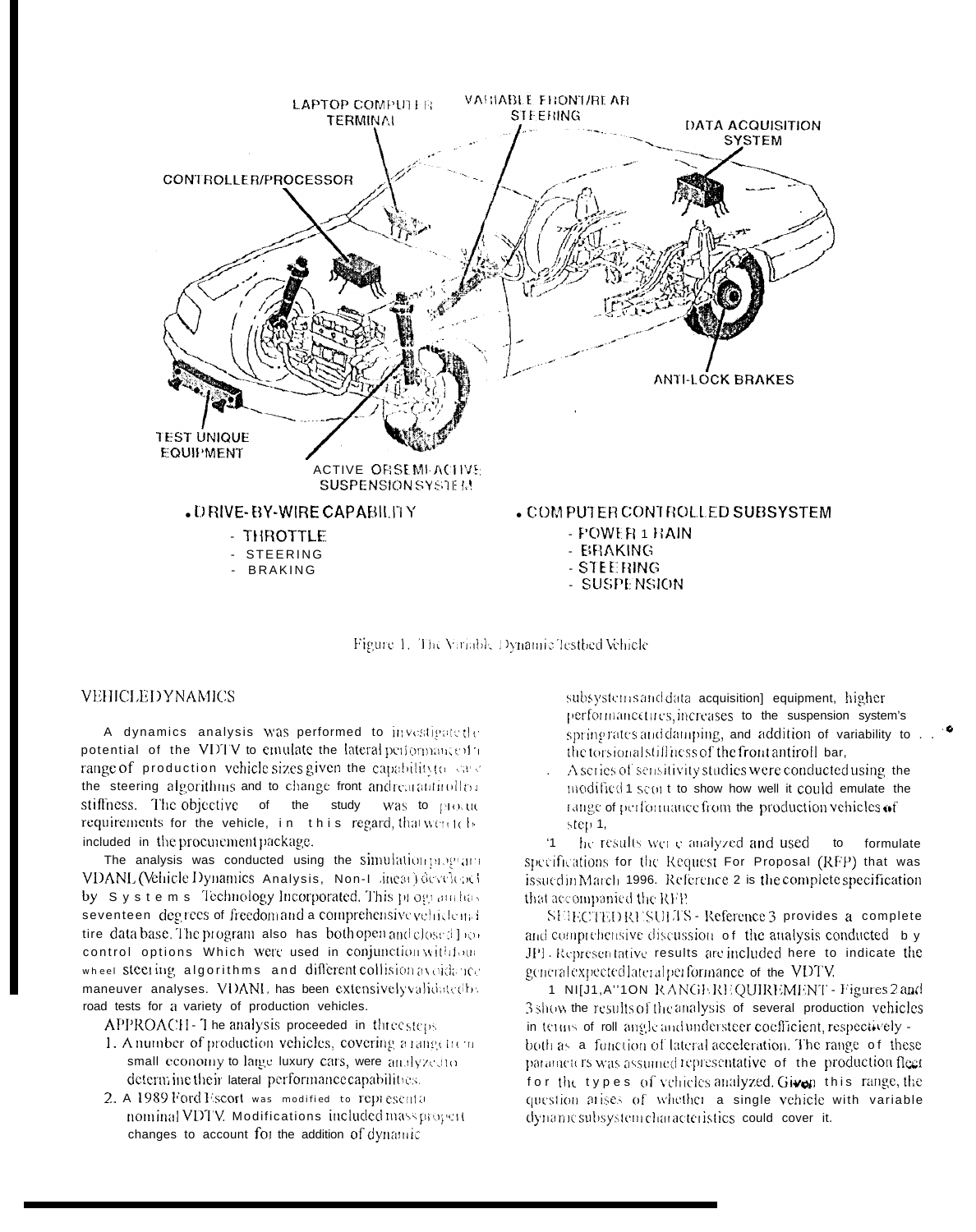

Figure ?.. Turn Circle Maneuver: roll angle versus late acceleration



Figure 3. Turn Circle Maneuver: understeer coeff, versus lat to acceleration

MODIFIED ESCORT RESULTS - Figure 4 through 7 heav results in terms of the same parameters of the modified scott when subjected to a turn circle maneuver in which the vehicle's speed is kept constant and the steering wheel angles acrased at a uniform rate until the limit lateral acceleration level is reached, In Figure 4, different antiroll bar configurations are simulat ed, including the nominal Escort, which has olved front antiroll bar. Other cases, from one in which the stituess of this bar is reduced by a factor of six, to ontin which the stillness is increased by a factor of three in conjunction vithal rear bar with the same stiffness also are simulated hyrre5 illustrates similar results for a continuously variallectve antiroll bar and which was used as the specification bounam... for the vehicle roll gradient.



Figure 4. Modified Ford 1 scort roll gradient results for five antirollbar configurations



Figure 5. Enulation range requirement for VDTV with an active autirollbar controlled system

} igures 6a and 6b represent ranges of understeer gradient that could be achieved with four-wheel steering (4 WS) and different tire configurations. This handling metric is computed for several 4WS control algorithms: rear wheel angle  $\pm$  Kl. front wheel angle FK2. yaw rate. K1 is a feed-forward gain that alters the vehicle's steady-slate response. K2 is a feedback gainaffecting both the s[mcly-state and transient characteristics of the vehicle and results in in-phase rear and front wheel angles when positive (1), and out-of-phase angles when negative (O) rigure 7 shows the specification boundaries selected for this pa rameter and generally represent the minimum and maximum values with an added approximate 25 percent Ills'yIII.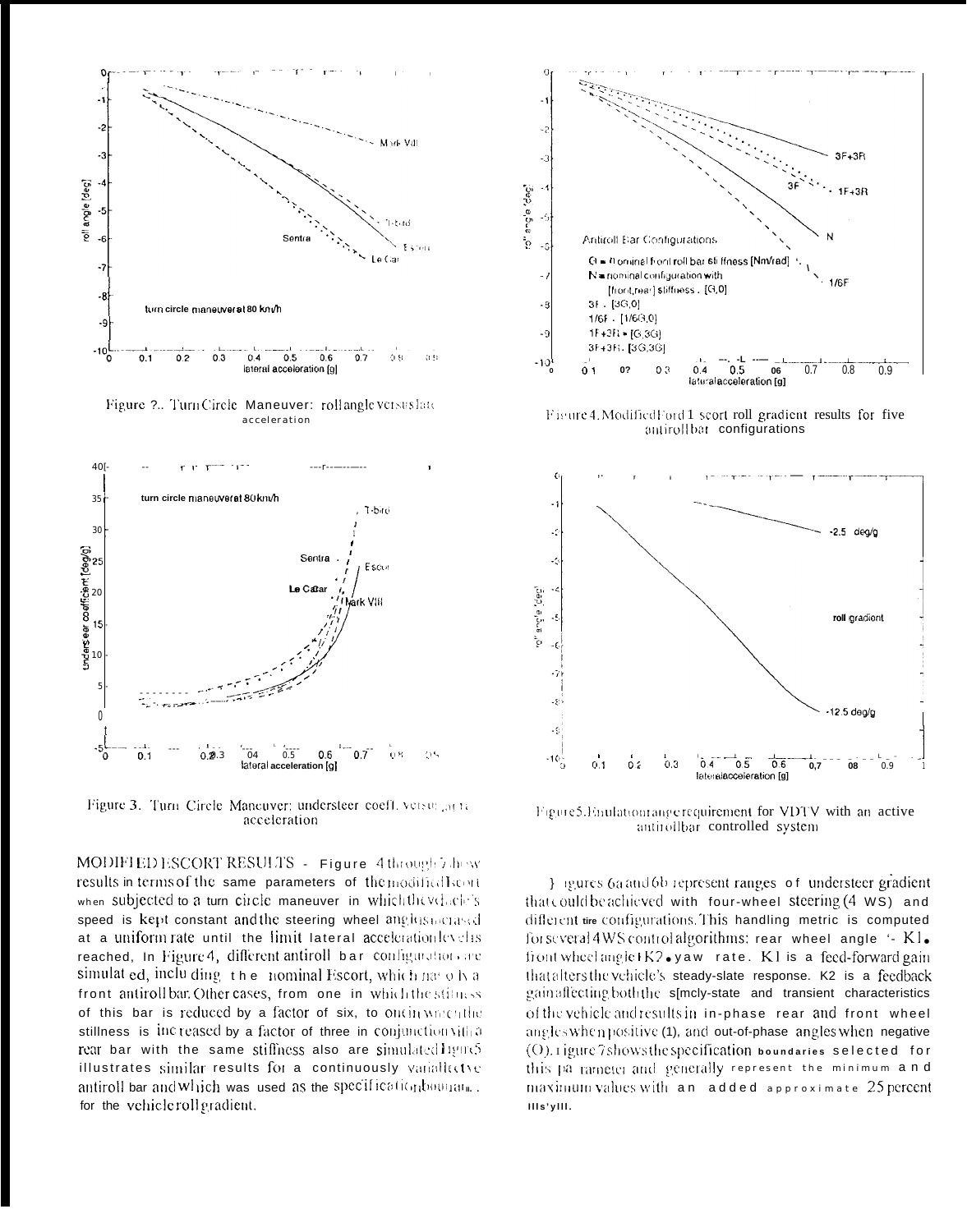

Figure 6a, Understeer coefficient results obtained with  $4WS \backslash D$ ,



Figure 6b. Understeer coefficient results obtained with WS V H,



Figure 7. Emulation range specification of the VDTV understex coefficient

The above results are typical of the analyses performed in support of the VD 1 V specification development. The analyses also considered transient response characteristics, which are detailed in Reference 3. Similar results obtained with an alternative baseline vehicle are given in Reference 4.

#### O' '11}'1{ FUNCTIONAIREQUIREMENTS

In addition to the dynamic performance (lateral and longitudinal) requirements for the VDTV, there are a number of more general functional requirements imposed on the design in orderthat the vehicle satisfy the needs of potential users.

SAFETy Safety is of utmost importance in the design andoperation of the VDTVIt will be emphasized throughout the program. The system contractor will develop a safety plan in which both hardware and software safety criteria will be specified and used to guide the development of the vehicle. Wrification tests will validate the safety aspects of the VDTV before it is accepted for use, one overriding requirement is that the vehicle will noticllover on a flat surface.

SUB SYSTEMS - Requirements for each dynamic subsystem, similar to those of the vehicle-level requirements, were also included. These requirements included deliverable algorithms which would provide a fully functional vehicle whendelivered.

'[ hc VI)TV will have the appearance **APPEARANCE** of atypical five.[m<srl]~,rt sedan. Because it will be used in human factors research and testing, the interior will be kept as representative of this class of automobiles as possible. Safety considerations may require a roll bar or cage for some types of tests. Instrumentation and data acquisition equipment will be installed in a manner to minimize the modification of the eab

HUMANFACTORS Much of the testing using the VDTV will involve driver/vehicle interactions. For example, an ideal application is a study of collision avoidance technologies andhow drivers will react to varying degrees of autonomy. The VI YIV subsystems will be programmable to all low usersupplied collision warning and/or avoidance devices and controlalgorithms to be tested in a variety of scenarios. To accommodate this and other research, the subsystems will have variable sensory feedback capabilities. An example is the steering "feel" subsystem which will provide a range from full angularmotion with little torque to an essentially zero motion, torque-controlled steering

RHIABILITYReliability will be stressed in the design of the VDTV. While a complex vehicle, it must be available to users most of the time; an avail ability requirement' of four operational days a week was specific,!. Three provisions were included to attain this degree of reliability:

- . Qualification of dynamic subsystems prior to integration.
- Amonth-long performance verification test which  $\bullet$ repeatedly exercises the VDTV in the limit performance. regime.
- An optional year-long maintenance contract.

HSTRINTERFACE - The VDTV will be designed to acco un iodate a variety of user-supplied equipment. Typically, these devices would include radar, laser, charged couple device canners, and othertypes of sensors being developed both for